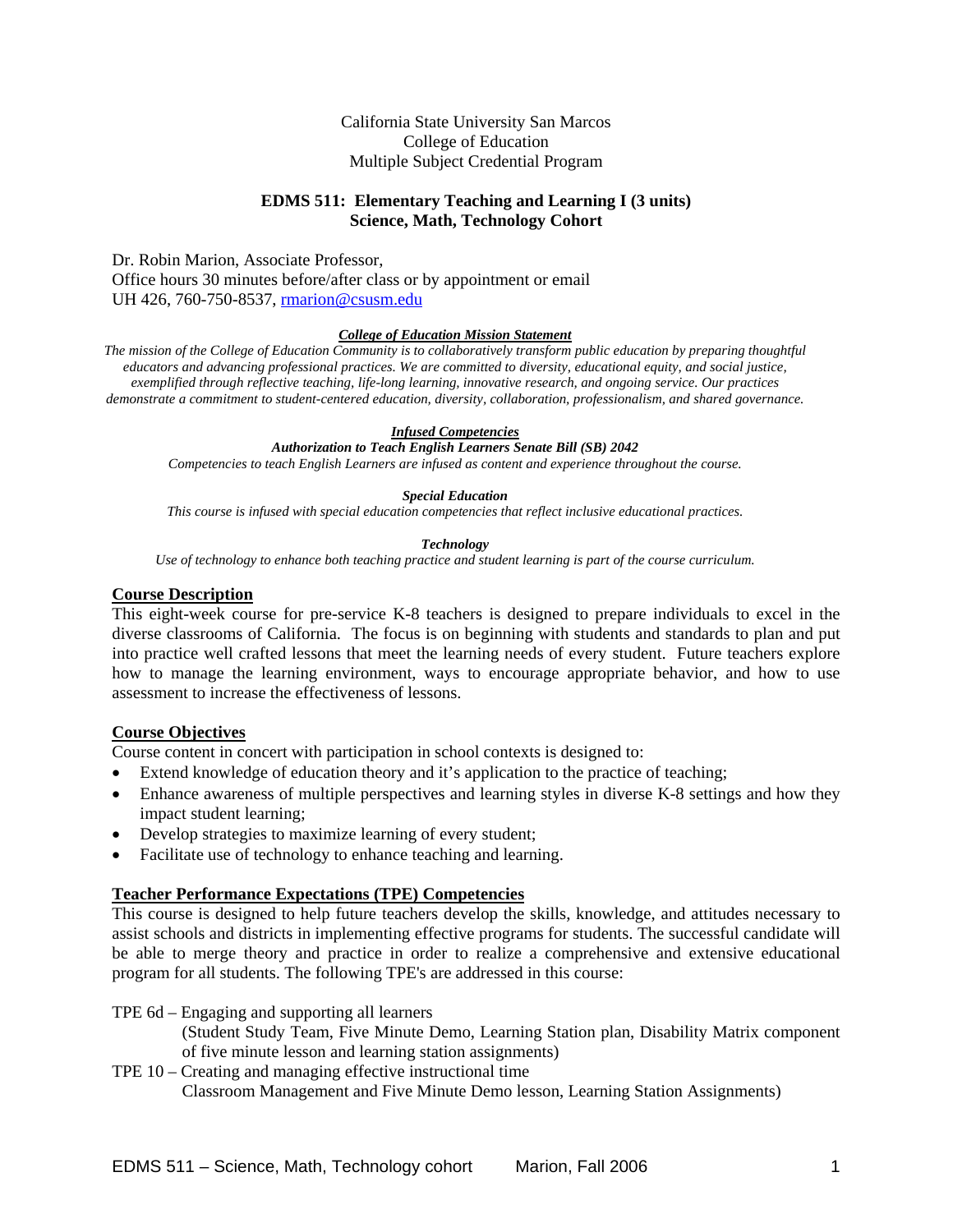## TPE 14 – Technology: CSUSM Educational Technology

(Technology in Learning Station, Taskstream and Online Component)

Completion of exercises associated with the Guillaume and Turnbull & Turnbull texts will reinforce the all competencies of the course.

## **Required Readings**

- Guillaume, Andrea M. (2004). *K-12 Classroom Teaching, A Primer for New Professionals* (2nd Ed.), New Jersey: Pearson.
- Turnbull, A., Turnbull, H. R. & Wehmeyer, M.L. (2005). *Exceptional Lives: Special Education in Today's Schools* (5<sup>th</sup> Edition), New Jersey: Pearson.
- *Content Area Standards for Multiple Subject Matter for K-8* (http://www.cde.ca.gov/ci/cr/cf/)
- *ISTE NETS Technology Standards* (2003) (http://www.iste.org/standards)
- *Task Stream Electronic Portfolio*, Register and pay fee online prior to first class, (www.TaskStream.com) (for 1 year minimum)

# **Some Recommended Websites**

- CAST Universal Design for Learning: Differentiated Instruction (http://www.cast.org/publications/ncac/ncac\_diffinstruc.html)
- Enhancing Learning with Technology: Differentiating Instruction (http://members.shaw.ca/priscillatheroux/differentiating.html)
- Technology and Differentiated Instruction Web Resources (http://k12.albemarle.org/Technology/DI/)
- Differentiation of Instruction in the Elementary Grades (http://www.ericdigests.org/2001-2/elementary.html)
- What is Differentiated Instruction? (http://www.readingrockets.org/print.php?ID=154)

# **Accommodation for Disabilities**

Please discuss your needs with the instructor within the first week of the semester & contact Disabled Student Services, 5025A Craven Hall, (760) 750-4905 or (760) 750-4909 (TDD).

# **Plagiarism**

All work submitted for this course should reflect individual student's efforts. When relying on supporting documents authored by others, cite them clearly and completely using American Psychological Association (APA) manual,  $5<sup>th</sup>$  edition. Failure to do so may result in failure of the course.

# **Attendance Policy**

Due to the interactive nature of this course and the value placed on the contributions of every student, students are expected to prepare for, attend and participate in all classes. In extenuating circumstances contact the instructor before class is missed, and make arrangements to make up what will be missed. It is the responsibility of the student to propose adequate makeup work, complete it once approved by the instructor, and turn it in before the next class period.

Each full day for eight-week courses is two class sessions. The College of Education policy states that, "A student must attend more than 80% of class time, or s/he may not receive a passing grade for the course. If a student misses two class sessions or is late (or leaves early) for more than three sessions, the highest grade possibly earned is a "C."

# **Grading Policy**

All students must come to class prepared. Readings and assignments are listed on the dates on which they should be completed or are due.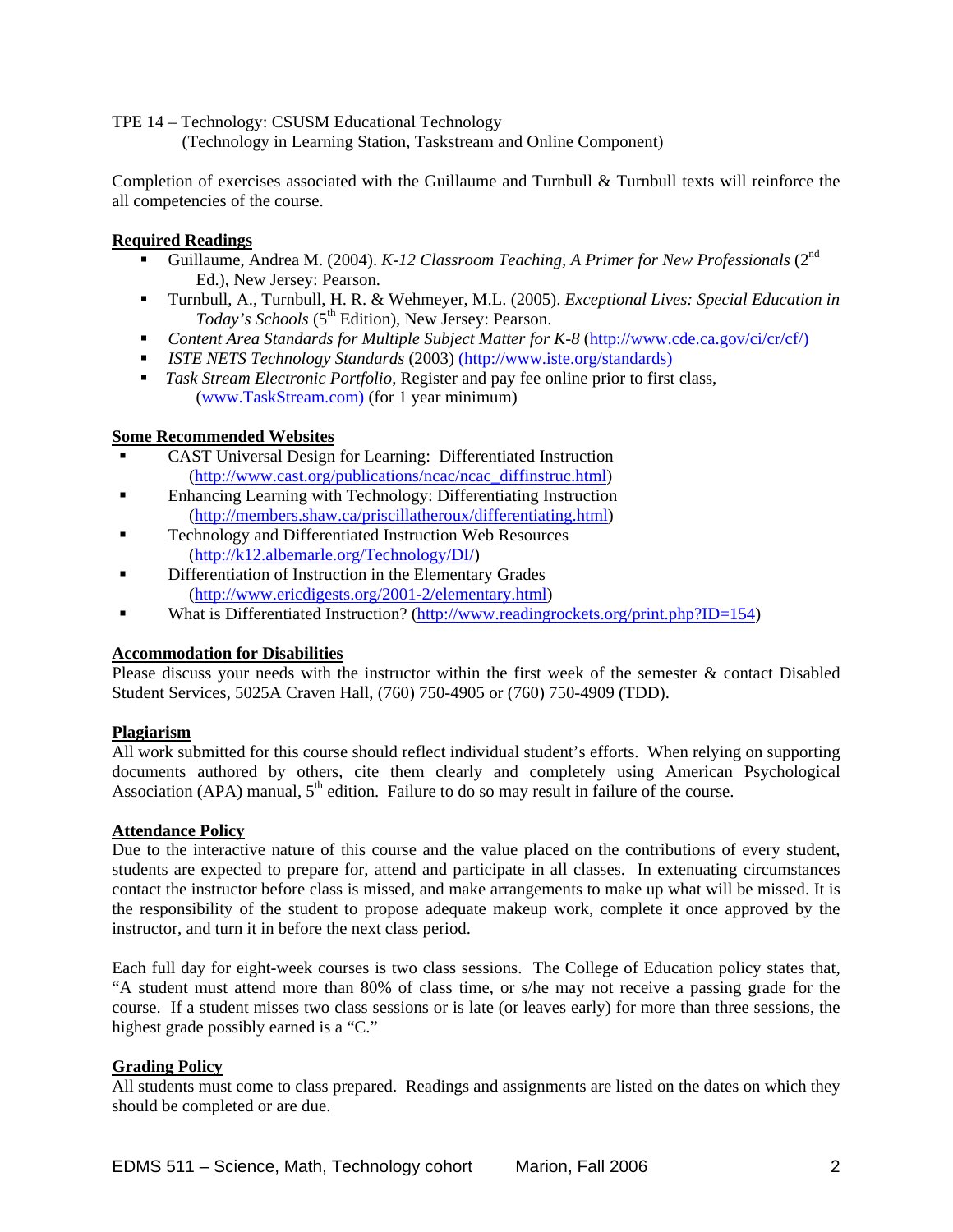All required work is expected to be on time. Unless prior instructor approval is secured, assignments will not be accepted after they are due**.** Exceptions will be handled on a case-by-case basis, as determined by the instructor.

It is expected that students will proofread and edit their assignments prior to submission. Students will ensure that the text is error-free (grammar, spelling), and ideas are logically and concisely presented. Each written assignment will be graded approximately 80% on content and context (detail, logic, synthesis of information, depth of analysis, adherence to assignment, etc.), and 20% on mechanics (grammar, spelling, format, uniformity of citation, etc.).

Course grades will include a component of "professional demeanor." Students will conduct themselves in ways that are expected of those who are entering the education profession. This includes but is not limited to:

- On-time and complete attendance for all class sessions;
- Appropriate professional attire (meeting at a school site);
- Advance preparation of readings and timely submission of all assignments;
- Respectful participation in all settings (e.g., whole group, small group, in/outside of class) and with all colleagues (classmates, school personnel, College of Education personnel, and the instructor);
- Carefully considered culturally aware approaches to solution-finding;
- Active participation in online environments.

## **Course Assignments / Components of Course Grade**

Professional Demeanor

| Attendance, Preparation for Class, Appropriate Dress and Interactions, Participation |           |
|--------------------------------------------------------------------------------------|-----------|
| (5 points deducted per incident)                                                     | 20 points |
| Assignments:                                                                         |           |
| Completion of Chapter Exercises (5 points per class session)                         | 40 points |
| <b>Personal Stance Credo</b>                                                         | 15 points |
| Videotaped five-minute Lesson Demonstration                                          | 15 points |
| Science Learning Station with lesson plan and disability matrix                      | 30 points |
| Classroom management plan                                                            | 20 points |
| <b>Student Study Team Assignment</b>                                                 | 20 points |
| Electronic Portfolio: Taskstream TPE Evidence and Reflections                        | 20 points |
| Extracurricular Assignment                                                           | 20 points |
|                                                                                      |           |

# **Total 200 points**

| Grading Scale |  |
|---------------|--|
|               |  |

| $A = 185 - 200$ | $B = 175 - 179$ | $C_{\pm} = 155 - 159$ |             |                  |
|-----------------|-----------------|-----------------------|-------------|------------------|
| $A = 180 - 184$ | $B = 165 - 174$ | $C = 146 - 154$       | $D=120-139$ | $F=119$ or lower |
|                 | $B = 160-164$   | $C = 140-144$         |             |                  |

#### **Assignments are due whether or not you are present in class that day.**

**This syllabus may be modified at any time in response to the needs and interests of the class.**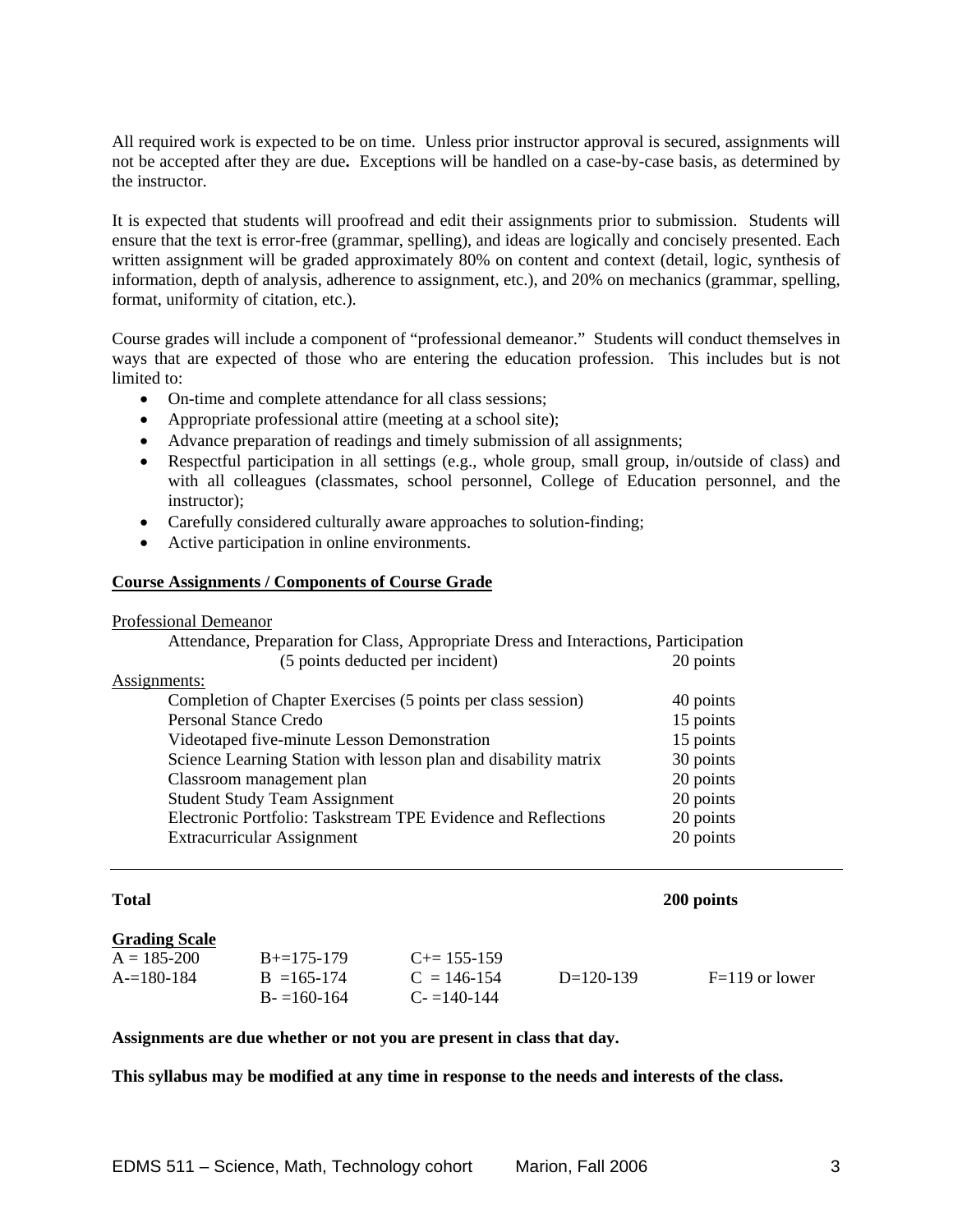## **Course Outline: (Timeline Subject to Change) AD = Assignment Dropbox, T=Taskstream, IC= In Class, and H = Hansen Curriculum Library**

| <b>Date</b>                | <b>Topic</b>                                                            | <b>Reading / Assignment Due</b>              |
|----------------------------|-------------------------------------------------------------------------|----------------------------------------------|
|                            |                                                                         |                                              |
| Session 1AB<br>08/25       | <b>Course Introduction</b>                                              | <b>Reading:</b>                              |
|                            | <b>Nature of Teaching</b><br><b>Professional Standards for Teachers</b> | Guillaume, Ch 1 and 2                        |
|                            | <b>Teachers and the Law</b>                                             | <b>Assignments:</b>                          |
|                            | <b>Developing a Personal Stance</b>                                     | AD - Chapter 1 & 2 Exercises                 |
|                            |                                                                         | IC - Draft Personal Stance on                |
|                            |                                                                         | Teaching and Learning,                       |
|                            |                                                                         |                                              |
|                            |                                                                         | Web search:                                  |
|                            |                                                                         | "My philosophy of education"                 |
|                            |                                                                         | <b>Chapter and Module Websites</b>           |
| <b>Session 2AB</b>         | <b>OFFSITE SESSIONS</b>                                                 | <b>Reading:</b>                              |
| 09/01                      |                                                                         | Guillaume, Ch 3                              |
|                            | <b>Starting with Students</b>                                           | Turnbull & Turnbull, Ch 1,3,                 |
|                            | <b>Starting with Standards</b><br><b>Learning Station Assignment</b>    | Browse 5-16 (disability focus)               |
|                            |                                                                         | <b>Assignments:</b>                          |
|                            | <b>LIBRARY VIDEO SESSION</b>                                            | AD - Chapter 3 &                             |
|                            | Five minute lesson in assigned teams -                                  | <b>Standards Exercises</b>                   |
|                            | Kellogg Library 2416                                                    | AD - Five Minute Lesson                      |
|                            | By appointment, in teams, with IITS staff                               | (loaded to WebCT)                            |
|                            |                                                                         | and Reflections                              |
|                            | <b>ONLINE SESSION</b> – Campus computer lab or                          |                                              |
|                            | home computer with adequate capacity                                    | Web search:                                  |
|                            |                                                                         | Chapter websites                             |
|                            |                                                                         | Content standards websites                   |
| <b>Session 3AB</b><br>9/08 | <b>Planning</b>                                                         | <b>Reading:</b>                              |
|                            |                                                                         | Guillaume, Ch 4<br>Turnbull & Turnbull, Ch 2 |
|                            |                                                                         |                                              |
|                            |                                                                         | <b>Assignments:</b>                          |
|                            | Lunch with a Teacher                                                    | AD - Chapter 4 Exercises                     |
|                            |                                                                         | $IC - Bring$ a sample lesson plan to         |
|                            |                                                                         | share                                        |
|                            |                                                                         | IC – Print assigned content/tech             |
|                            |                                                                         | standards (bring S 3-5)                      |
|                            |                                                                         | AD - Draft lesson plan posted for            |
|                            |                                                                         | instructor review, final T                   |
|                            |                                                                         | 9/15                                         |
|                            |                                                                         | T - Final Personal Stance Credo              |
|                            |                                                                         | Web search:                                  |
|                            |                                                                         | Chapter websites                             |
|                            |                                                                         | Differentiated Instruction websites          |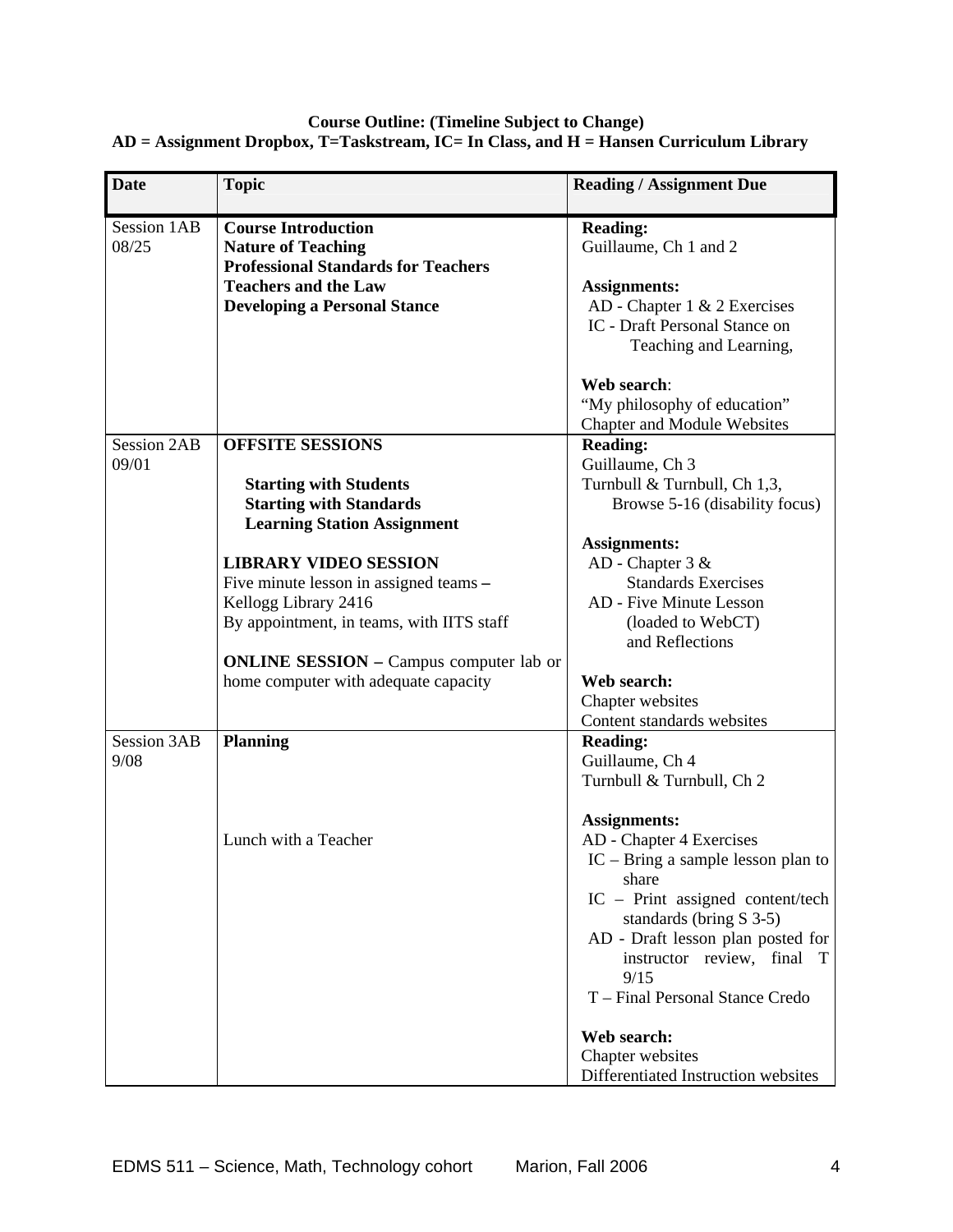| <b>Session 4AB</b> | <b>Advice on Instruction</b>             | <b>Reading:</b>                  |
|--------------------|------------------------------------------|----------------------------------|
| 09/15              | <b>Instructional Strategies</b>          | Guillaume, Ch 5 and Browse Ch 6  |
|                    |                                          | Turnbull & Turnbull, Ch 3 & 5-16 |
|                    |                                          | (Instructional Strategy focus)   |
|                    |                                          |                                  |
|                    |                                          | <b>Assignments:</b>              |
|                    |                                          | AD - Chapter 5 Exercises         |
|                    | Lunch with a teacher                     | T - Final Lesson Plan for        |
|                    |                                          | Learning Station, post prior     |
|                    |                                          | to week you present              |
|                    |                                          | Web search:                      |
|                    |                                          | Chapter websites                 |
|                    |                                          | Content standards websites       |
| <b>Session 5AB</b> | <b>Instructional Strategies II</b>       | <b>Reading:</b>                  |
| 09/22              |                                          | Guillaume, Ch 6                  |
|                    |                                          | Turnbull & Turnbull, Ch 3 & 5-16 |
|                    |                                          | (Instructional Strategy focus)   |
|                    |                                          | <b>Assignments:</b>              |
|                    | Lunch with a teacher                     | AD - Chapter 6 Exercises         |
|                    |                                          | IC then H -                      |
|                    |                                          | Grades K-1 Teaching Stations     |
|                    |                                          | Web search:                      |
|                    |                                          | Chapter websites                 |
|                    |                                          | Content standards websites       |
| <b>Session 6AB</b> | <b>Managing the Learning Environment</b> | <b>Reading:</b>                  |
| 09/29              |                                          | Guillaume, Ch 8                  |
|                    |                                          | Turnbull & Turnbull, Ch 3 & 5-16 |
|                    |                                          | (classroom organization focus)   |
|                    |                                          | <b>Assignments:</b>              |
|                    | Lunch with a teacher                     | AD - Chapter 8 Exercises         |
|                    |                                          | IC then $H -$                    |
|                    |                                          | Grades 2-3 Teaching Stations     |
|                    |                                          | Web search:                      |
|                    |                                          | Chapter websites                 |
|                    |                                          | Classroom organization websites  |
|                    |                                          | Teacher webpage sites            |
|                    |                                          |                                  |